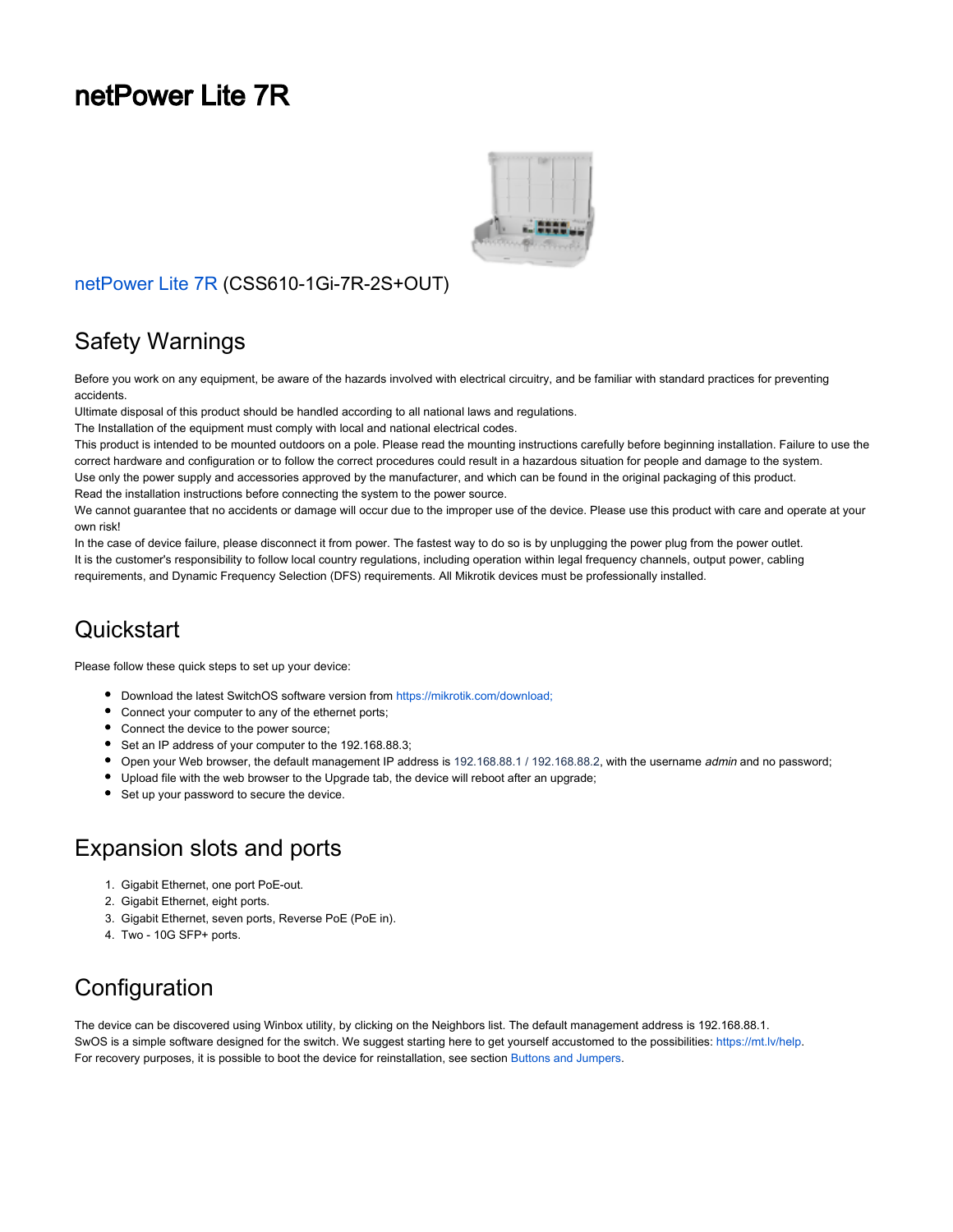# Powering

The device accepts power in the two ways following ways:

- Direct-input power jack, (5.5 mm outside and 2 mm inside, female, pin positive plug) accepts 12-57 V DC.
- Direct-input block terminal, 12-57 V DC .
- $\bullet$  PoE in, 12-57 V DC.

The power consumption under maximum load can reach 7 W, with attachments 29 W.

#### Power output

The device supports passive PoE from Ethernet port eight. You can power Mikrotik devices which supports powering through Ethernet. The power delivered through the PoE port will depend on the incoming to the device. Connecting to a PoE Adapter, only to deliver power to other devices:

- 1. Connect the Ethernet cable from the device to the PoE+DATA port of the PoE adapter.
- 2. Connect an Ethernet cable from your local network (LAN) to the PoE adapter.
- 3. Connect the power cord to the adapter, and then plug the power cord into a power outlet.

#### Bottom Lid

- 1. The bottom lid is secured in place with the captive screw, it can be unscrewed by hand, but do not remove the screw completely.
- 2. Pull the cover towards.



3. Lift to access Ethernet ports.

#### Mounting

The device can be mounted in several ways: pole, wall, or ceiling. The package also includes a drill hole template with detailed mounting instructions, to help you with the drill hole marking. The device has eight mounting points for versatility use zip ties or steel clamps for mounting on the pole. The IP rating scale for this device is IP54. When mounting outdoors, please ensure that any cable openings are directed downwards. We recommend using the POE injector and proper grounding with Cat6 shielded cable.

#### Mounting points:

- There are eight mounting points on the back of this device. Choose the most relevant ones.
- Middle points are designed for mounting on the mast, there are curves on the case for slim fitment.

It's recommended to secure Ethernet cable to the pole using zip ties. With the distance from the device approximately 30 cm.

The device must be mounted by UP arrow facing upwards.G)

 The installation infrastructure (towers and masts), as well as the router itself, must be properly grounded. The device includes a grounding wire attachment screw on the backside.

- Attach your grounding wire to the grounding screw.
- Attach the other end of the grounding wire to the grounded mast.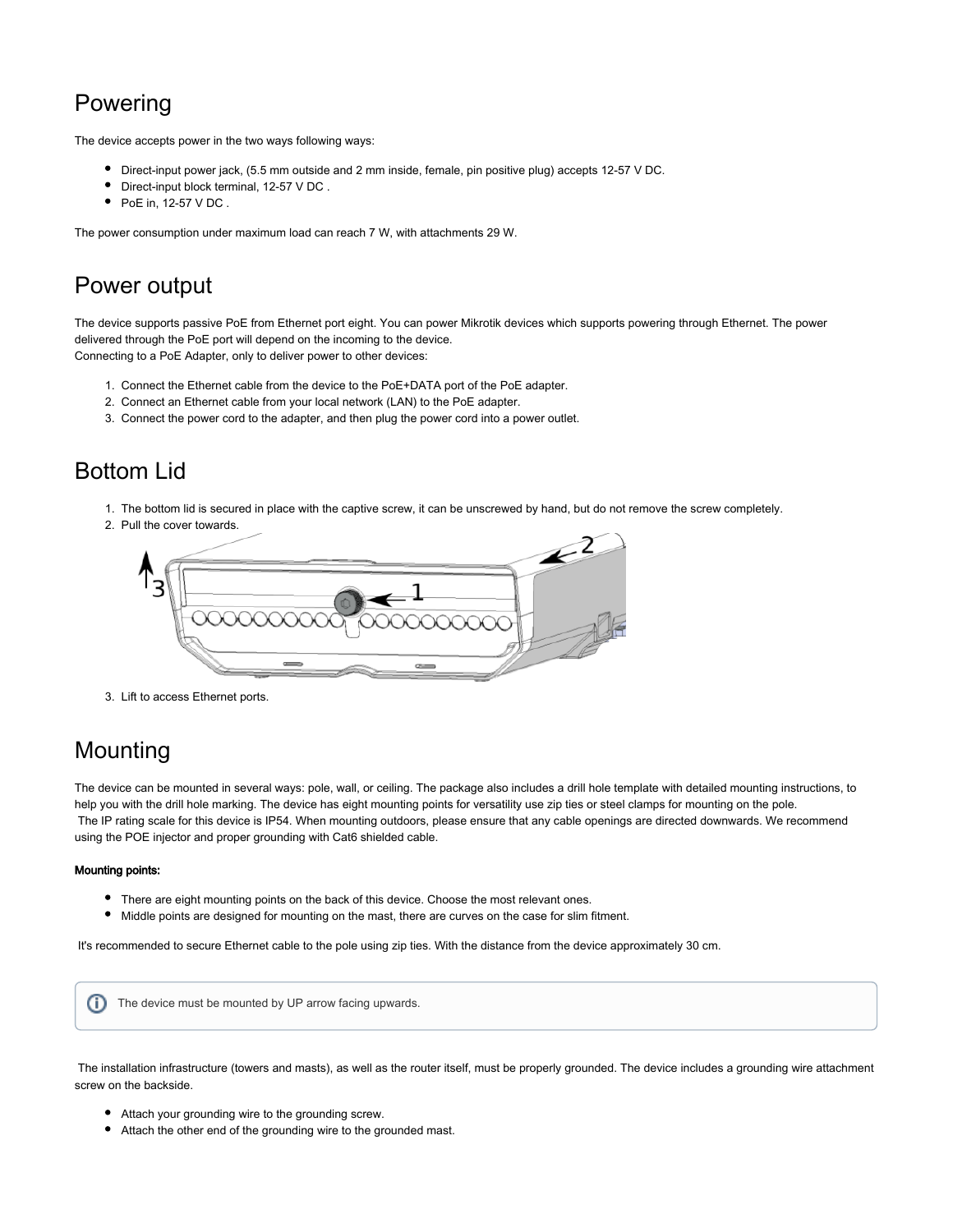Mounting and configuration of this device should be performed by a qualified person.

#### Mounting on the mast or pole:



- 1. Insert provided steel clamps into mounting spots.
- 2. Attach the unit to the mast.
- 3. Align the device and secure it by tightening steel clamps with a PH2 screwdriver.
- 4. Guide Ethernet cables through the opening and connect to the Ethernet ports.
- 5. Close bottom latch and secure with a screw.

#### A – Always make sure to place the unit in an upwards position.

B - It's recommended to use electrical tape to increase friction between materials. Mounting unit on the wall: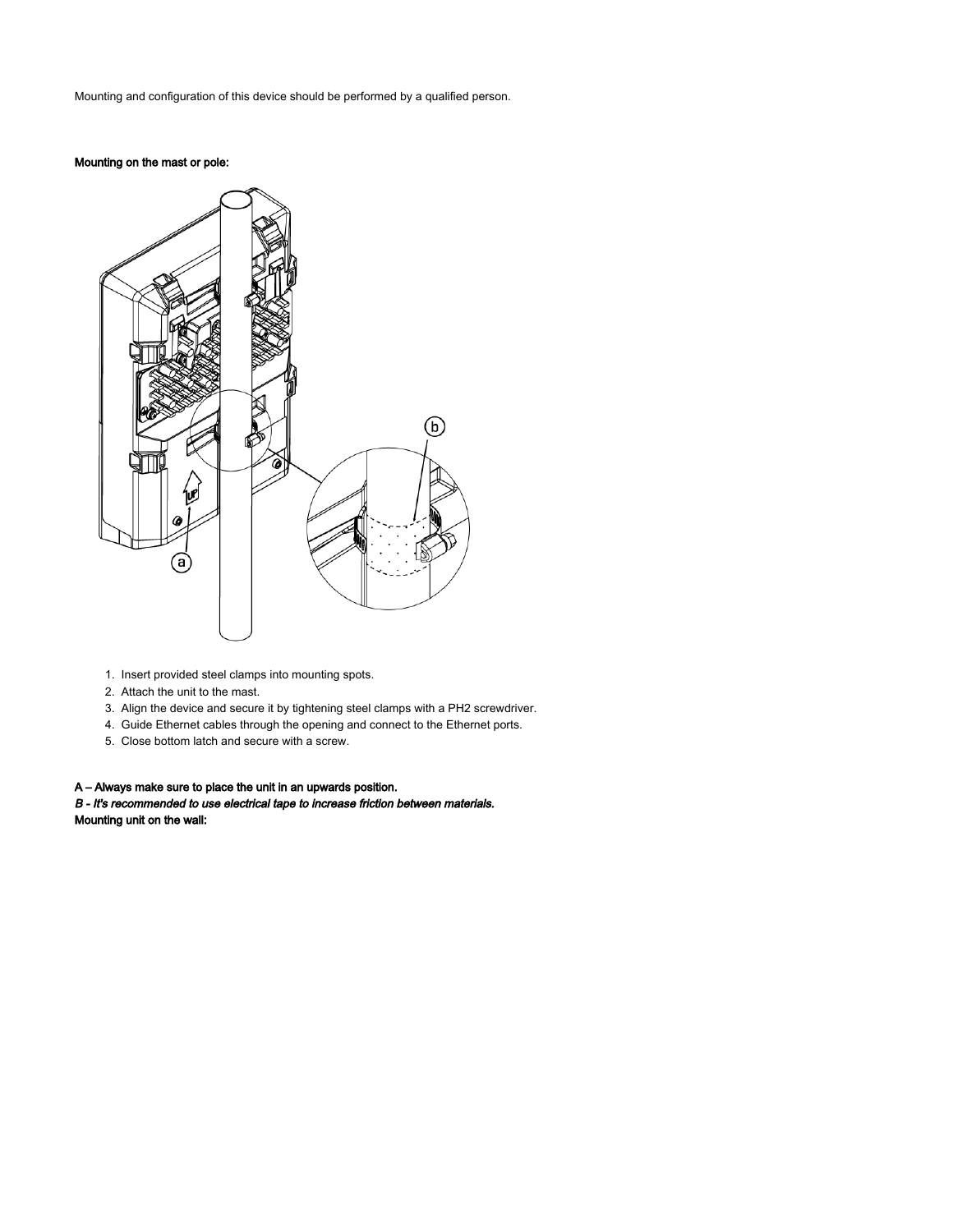1. Use included a template to mark spots for drilling holes. Align accordingly, it will depend on how the device will be mounted finally.



- 2. Insert dowels if needed, depends on wall structure and material.
- 3. Insert screws and screw them by leaving approximately 1 cm out.
- 4. Attach the unit to the position.
- 5. Use screw holes under the bottom cover and tighten to secure in place. Extend your Ethernet cables through the openings and connect to Ethernet ports.
- 6. Close bottom latch.

Carefully check the wall for electric cables before drilling mounting holes.

#### Buttons and jumpers

The RouterBOOT reset button has the following functions. Press the button and apply the power, then:

- Release the button when the green LED starts flashing, to reset the SwOS configuration to defaults.
- Release the button when the LED turns solid green to clear all configuration and bridge all interfaces.

Regardless of the above option used, the system will load the backup RouterBOOT loader if the button is pressed before power is applied to the device. Useful for RouterBOOT debugging and recovery.

#### Accessories

The package includes the following accessories that come with the device:

- Hose Clamp SUS304.
- K-66 fastening set.
- OED-drill-template, paper brochure.

#### Operating system support

The device supports SwOS software. Other operating systems have not been tested.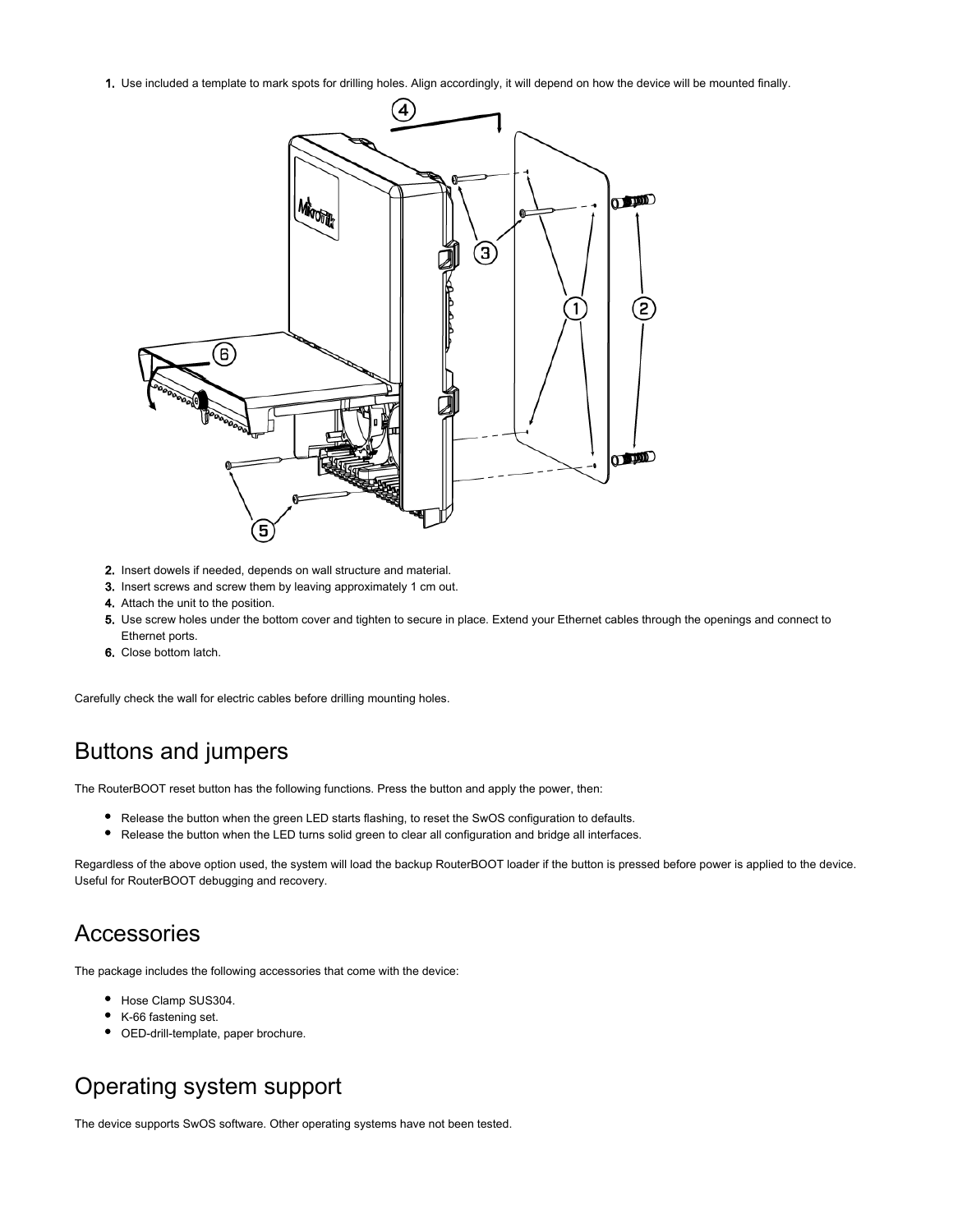To avoid pollution of the environment, please separate the device from household waste and dispose of it in a safe manner, such as in Λ designated waste disposal sites. Familiarize yourself with the procedures for the proper transportation of the equipment to the designated disposal sites in your area.

#### Federal Communication Commission Interference Statement

This equipment has been tested and found to comply with the limits for a Class A digital device, pursuant to Part 15 of the FCC Rules. These limits are designed to provide reasonable protection against harmful interference in a commercial installation.

This equipment generates, uses, and can radiate radio frequency energy and, if not installed and used in accordance with the instruction manual, may cause harmful interference to radio communications. Operation of this equipment in a residential area is likely to cause harmful interference in which case the user will be required to correct the interference at his own expense

FCC Caution: Any changes or modifications not expressly approved by the party responsible for compliance could void the user's authority to operate this equipment.

This device complies with Part 15 of the FCC Rules. Operation is subject to the following two conditions: (1) This device may not cause harmful interference, and (2) this device must accept any interference received, including interference that may cause undesired operation.

Note: This unit was tested with shielded cables on the peripheral devices. Shielded cables must be used with the unit to ensure compliance.

#### Innovation, Science and Economic Development Canada

This device contains license-exempt transmitter(s)/receiver(s) that comply with Innovation, Science, and Economic Development Canada's license-exempt RSS(s). Operation is subject to the following two conditions: (1) This device may not cause interference. (2) This device must accept any interference, including interference that may cause undesired operation of the device.

L'émetteur/récepteur exempt de licence contenu dans le présent appareil est conforme aux CNR d'Innovation, Sciences et Développement économique Canada applicables aux appareils radio exempts de licence. L'exploitation est autorisée aux deux conditions suivantes : 1) L'appareil ne doit pas produire de brouillage; 2) L'appareil doit accepter tout brouillage radioélectrique subi, même si le brouillage est susceptible d'en compromettre le fonctionnement.

This Class A digital apparatus complies with Canadian ICES-003.

Cet appareil numérique de la classe [A] est conforme à la norme NMB-003 du Canada.

CAN ICES-003 (A) / NMB-003 (A)

#### UKCA marking

# UK.  $\Box$

#### Eurasian Conformity Mark

Информация о дате изготовления устройства указана в конце серийного номера на его наклейке через дробь. Первая цифра означает номер года (последняя цифра года), две последующие означают номер недели.

Изготовитель: Mikrotikls SIA, Aizkraukles iela 23, Riga, LV-1006, Латвия, [support@mikrotik.com.](mailto:support@mikrotik.com) Сделано в Китае, Латвии или Литве. Cм. на упаковке.

Для получения подробных сведений о гарантийном обслуживании обратитесь к продавцу. Информация об импортерах продукции MikroTik в Российскую Федерацию:<https://mikrotik.com/buy/europe/russia>